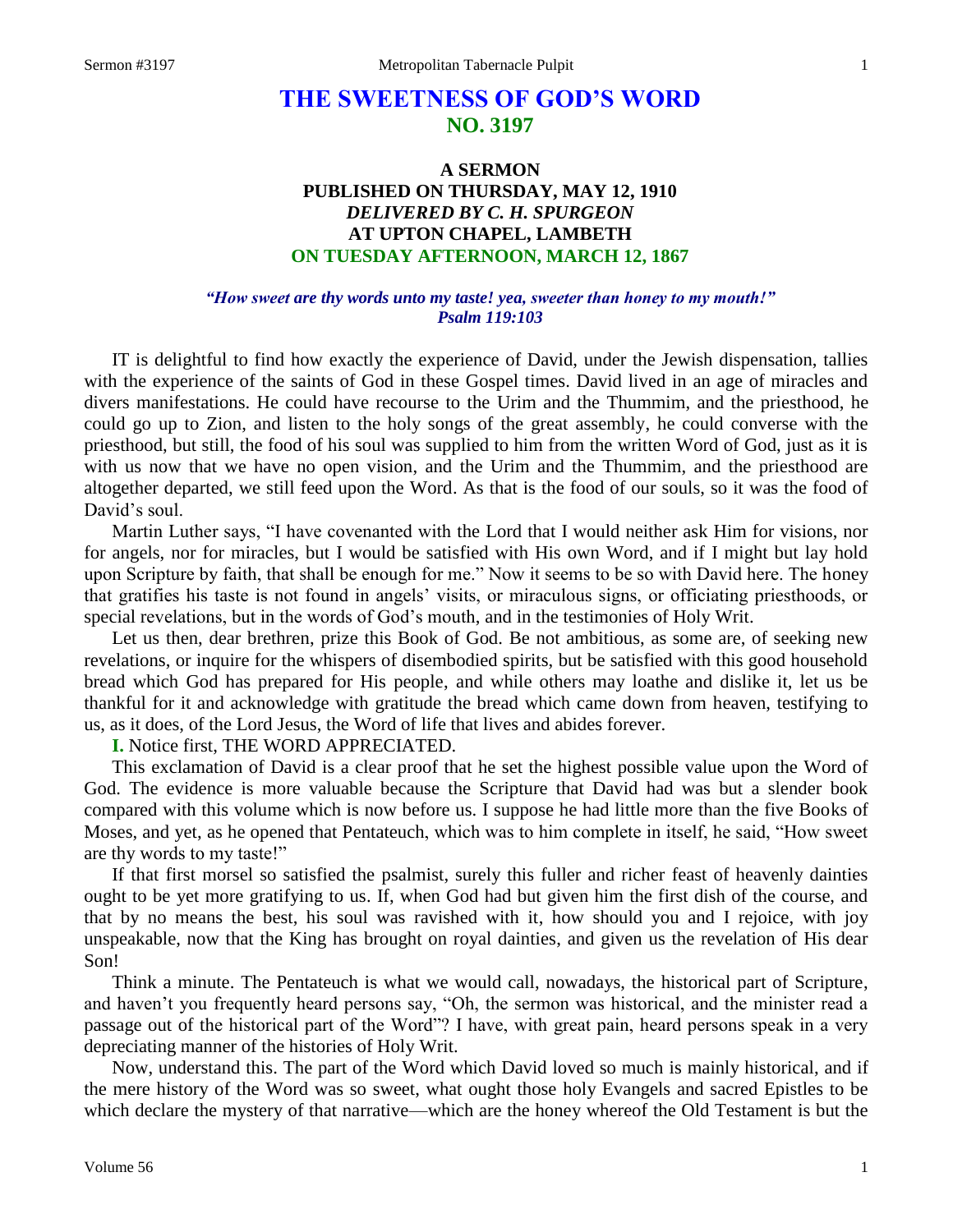comb—which are the treasures of which the Old Testament is but the casket? Surely we are to be condemned indeed who do not prize the Word now that we have it all.

That Word of God, which David so much prized, was mainly typical, shadowy, symbolical. I do not know that he understand it all. I *do* know that he understood *some* of it, for some of his psalms are so evangelical that he must have perceived the great sacrifice of God foreshadowed in the sacrifices described in the books of Numbers and Leviticus, or it would not have been possible that he should, in so marvelous a style, express his faith in the great offering of our Lord Jesus.

I put it to some professors here, do you often read the types at all? If, now, your Bible was so circumscribed that all was taken from you but the Pentateuch, would you be able, to say, "Thy Word is sweet unto my taste?" Are not many of us so little educated in God's Word that if we were confined to the reading of that part of it, we should be obliged to confess it was unprofitable to us? We could not give a good answer to Philip's question, "Understandest thou what thou readest?"

Oh, shame on us that with so many more Books, and with the Holy Spirit so plenteously given to guide us into all the truth, we should seem to value at least half of the Word of God even less than David did!

A great portion of the Pentateuch is taken up with precepts, and I may say of some of them that they are grievous. Those commandments which are binding upon us are not grievous. Some of the commands of Leviticus and Deuteronomy are so complex, and so trench upon the whole domestic life of a man that they were a yoke of bondage, according to Peter, which neither our fathers nor we were able to bear.

Yet, that wondrous twentieth chapter of Exodus with its ten commandments, and all the long list of the precepts of the ceremonial law, which you may perhaps account wearisome to read, David says were sweet to his taste—sweeter than honey to his mouth. What! did he so love to hear His heavenly Father speak that it did not much matter to him what He said as long as He did but speak, for the music of His voice was gladdening in its every tone to him?

Now that you and I know that all the bondage of the ceremonial law is gone, that nothing remains of it but blessing to our souls, and now that we are not under the law, but under grace, and have become inheritors of rich and precious and unspeakably great promises, how is it that we fall so far short, and do not, I fear, love the Word of God to anything like the degree that David loved it?

David here speaks of all God's Words, without making any distinction concerning some one of them. So long as it was God's Word, it was sweet to him, whatever form it might take. Alas, this is not true of all professors. With an unwise partiality, they pronounce some of God's Words very sweet, but other portions of God's truth are rather sour and unsavory to their palates.

There are persons of a certain class who delight in the doctrines of grace. Therein they are to be commended, for which of us do not delight in them if we know our interest in them? The covenant and the great truths which grow out of the covenant, these are unspeakably precious things, and are rightly enough the subjects of joy to all believers who understand them.

Yet certain of these persons will be as angry as though you had touched them with a hot iron if you should bring a precept anywhere near them, and if you insist upon anything being the duty of a believer, the very words seem to sting them like a whip, they cannot endure it. If you speak of the "holiness without which no man shall see the Lord," and speak of it as a holiness which is worked in us by God the Holy Spirit, and as a holiness of mind and thought and action—a personal holiness which is to be seen in the daily life—they are offended. They can say, "How sweet are Your doctrinal words to my taste, but not Your precepts, Lord, those I do not love, those I call legal. If Your servants minister them, I say they are gendering bondage, and I go away from them, and leave them to Arminians, or duty-faith men, or something of that kind, for I love half Your Word, and only half of it." Alas, there are not a few of that class to be found every here and there.

And there are some who go on the other side, they love God's Word in the precepts of it, or the promises, but not the doctrines. If the doctrine be preached, they say it is dangerous—too high, it will elevate some of God's servants to presumption, it will tempt them to think lightly of moral distinctions,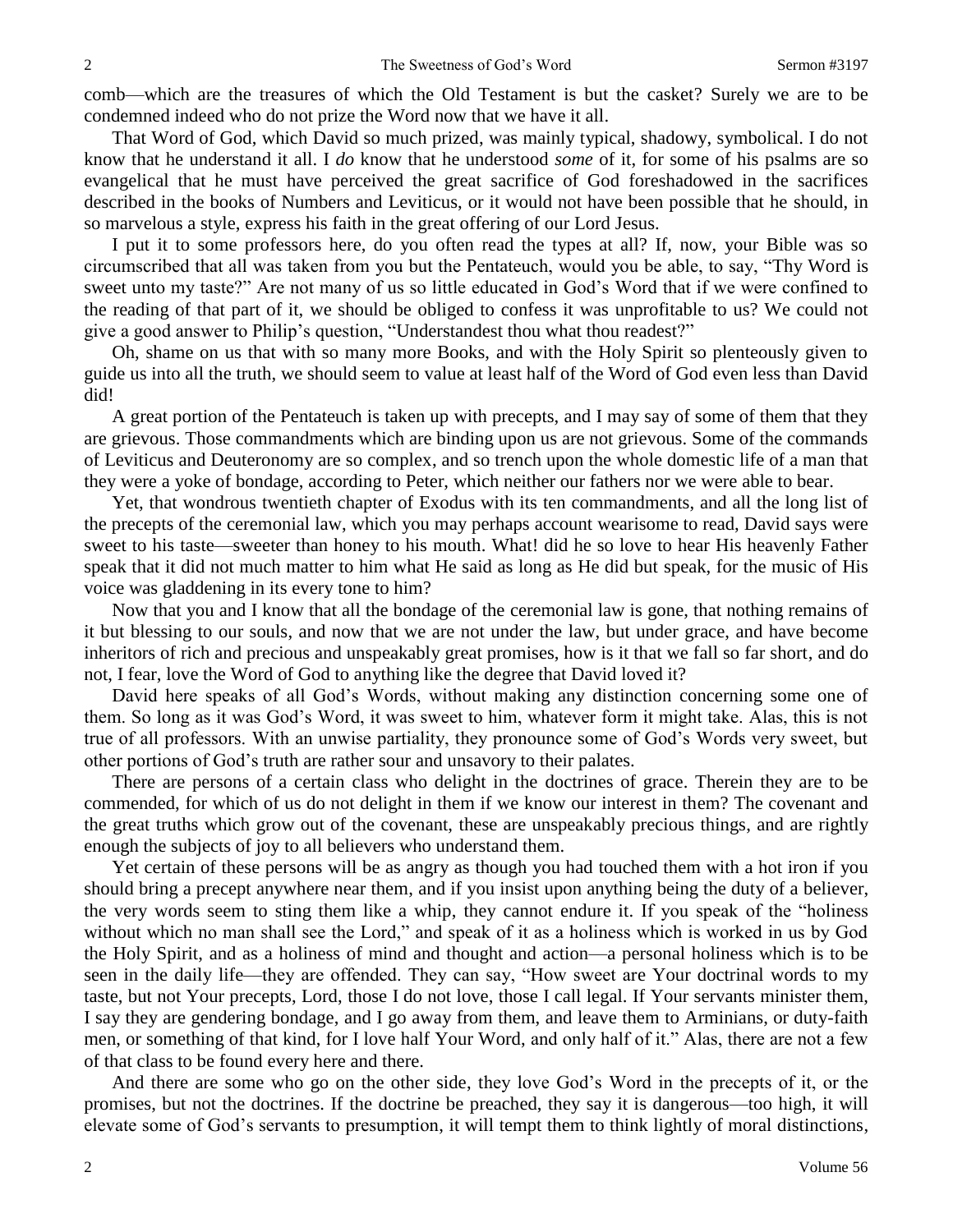it will lead them to walk carelessly because they know they are safe in Christ. Thus they love one half of the truth, and not the whole of it.

But my dear brethren and sisters, I hope you are of the same mind as David. If God shall give you a promise, you will taste it, like a wafer of honey, and feed on it, and if He shall give you a precept, you will not stop to look at it, and say, "Lord, I don't like this as well as the promise," but you will receive *that* and feed upon *that* also. And when the Lord shall be pleased afterwards to give you some revelation with regard to your inward experience, or to your fellowship with His dear Son, you welcome it with joy because you love any truth and every truth so long as you know it to be the truth of God's own Word.

It is a blessed sign of grace in the heart when God's Words are sweet to us as a whole—when we love the truth, not cast into a system or a shape, but as we find it in God's Word. I believe that no man who has yet lived has ever proposed a system of theology which comprises all the truth of God's Word. If such a system had been possible, the discovery of it would have been made for us by God Himself certainly it would if it had been desirable and useful for our profit and holiness. But it has not pleased God to give us a body of divinity, let us receive it as He has given it, each truth in its own proportion each doctrine in harmony with its fellow—each precept carefully carried out into practice, and each promise to be believed, and by and by, received.

Let the truth, and the whole truth, be sweet to our taste. "How sweet are *thy* words!" There seems to be an emphasis on the pronoun, "How sweet are *thy* words!" O my God, if the words be Yours, they are sweet to me! Had they come to me from the prophet and I had perceived them to be merely the words of man, I might then have estimated them at their own weight, without reference to their authority, but when my Father speaks—when the Spirit lives and breathes in the truth to which I listen—when Jesus Christ Himself draws near to me in the preaching of the Gospel—then it is that the Word becomes sweet to my taste.

Beloved, let us not be satisfied with the truth unless we can also feel it to be God's truth. Let us ask the Lord to enable us, when we open this Book, to feel that we are not reading it as we read a common book—truths put there by some means, unimportant to us how, but let us recollect that we are reading the truth put there by an inspired pen—that we have there God's truth such as He would have us receive—such as He thought it worth His while to write and to preserve to all ages for our instruction.

The psalmist is not content to say, "God's word is sweet, and sweeter than honey," but "How sweet are thy words to *my* taste! yea, sweeter than honey to *my* mouth!" After all, the blessedness of the Word is a matter to be ascertained by personal experience. Let others choose this philosophy and that form of thought, let them gad abroad after the beauties of poetry, or dote upon the charms of oratory, my palate shall be satisfied with Your Word, O God, and my soul shall find an excess of sweetness in the things which come from Thy mouth into my mouth!

The Word of God, then, while in itself certainly most sweet, and all the sweeter when we recognize it as coming from God, will only be sweet to us in proportion as we are able to receive it, and to feed upon it. Every man must in this case feed for himself. There can be no proxy here. I wonder not at those who think lightly of God's Word, notwithstanding the rapturous admiration they have heard expressed by others, for unless they have tasted it, and felt and handled it, they still must be strangers to its unspeakable sweetness.

**II.** Now we shall notice, in the second place, THE TASTE GRATIFIED.

If we can join in the words of David here, how grateful we ought to be, for there was a time when we had no such taste for God's Word. A few years ago, God's Word was so far from being sweet to us that we thought it the driest book that was ever written. It is not so now. We were then dead in trespasses and sins, and what is honey in a dead man's mouth? But we are alive unto God now by Jesus Christ, being quickened by the Spirit.

Remember, my brothers and sisters, how grace has made you to differ from the most of men. Many who see the dainties of God's Word pass them by. Like those poor hungry children that we have seen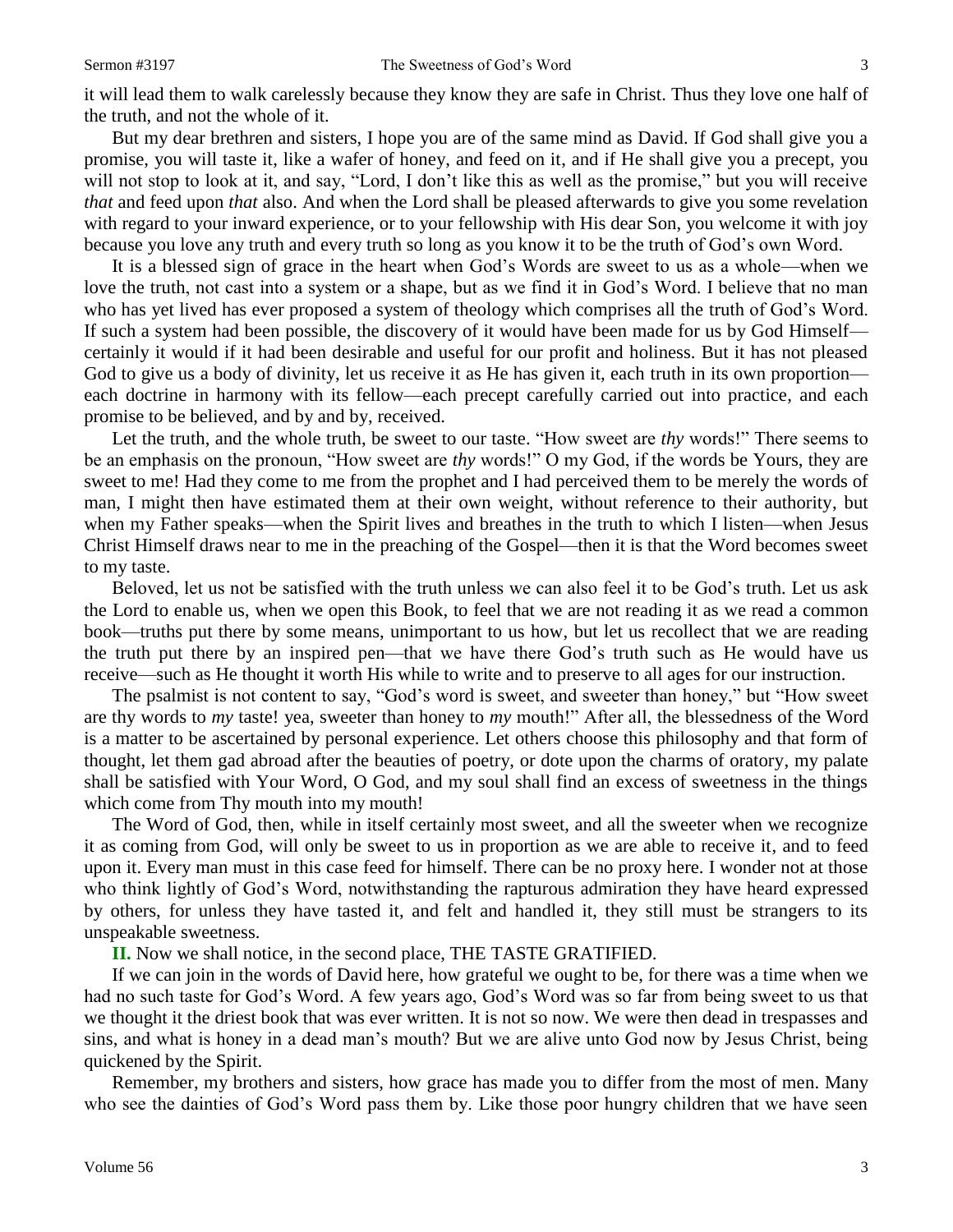standing outside a shop where the savory meat is just within the window, they can see it, and smell it, but they cannot eat thereof.

Many of our hearers have sense enough to perceive that there is something in the Bible that is very satisfying and nourishing, they see it with their eyes, but like the unbelieving lord in the city of Samaria, they taste not of it themselves. Ay, and there are some who are so far gone—and we were like that once—that they have no wish to taste, for their palate has become so depraved that they feed upon ashes, a deceived heart turning them aside. Like the raven, which has no longing for the clean feeding of the dove, they are content with the carrion of the world, like the swine, they are satisfied with the husks, and they pine not to be fed with the children's bread.

Such were some of us—utterly disregarding the Word, or seeing it to be a good thing, but not able to gain it, or else accounting it to be a mere deception, turning from it to the joys of earth, as if they could satisfy the soul. Oh, blessed change, divine renewal, which has passed upon us, that now the Word should be sweet!

I remember well the time when I had spiritual life, and yet God's Word was not sweet to me. When God first gives us a spiritual taste, He does not make His Word sweet, but rather, if I may so say, salt or bitter. The first taste of the true Word of God I ever got was like Jeremiah's draught of wormwood. It seemed to break my teeth as with gravel stones. It was none other than this, "The soul that sinneth it shall die." Did you ever have that in your mouth, and have to turn it over and over again as a bitter morsel that you could not swallow? And when at last it did seem to be swallowed, it was like wormwood in your soul, and bitterness filled every part and portion of your being, for you felt yourself a sinner, all undone, and lost, and ruined.

Oh, it was a blessed thing when standing at the foot of the cross, and calling upon the name of the Lord, you could wash your mouth clear of those bitter aloes of repentance and conviction of sin with the cup of consolation—the cup of salvation! After that first bitter draught, which purged the mouth so divinely, and made it ready to receive the sweetness of the Word, then it was that on one happy day, looking up and seeing the flowing of the precious blood, you perceived your mouth to be filled with honey, instead of vinegar, for you saw the vinegar transferred to Christ, and the gall and the wormwood given to Him, while you yourself drank of the "wines on the lees," yea, "the wines on the lees, well refined."

Since that day, our taste has been satisfied more and more, for it has been a growing taste. It has been educated, we can now discern between things that differ. On our conversion, almost everything was sweet. There was a good deal of false doctrine put into the cup, yet we swallowed it all, for to a hungry man even a bitter thing is sweet, but now our palate has been disciplined to discern between things that differ.

But all the education, if it is worth anything, comes to this, that God's Word becomes daily more sweet, and man's word becomes daily more bitter to us. Our soul is taught more and more of divine things, and we see more and more of the preciousness of the truth as it is in Jesus. Every Christian who has a spiritual taste will tell you that his taste is gratified with every Word of God because he sees something in the Word which glorifies God.

My dear brothers and sisters, whenever you hear a sermon in which our God is spoken well of, and His glory is set before you, are you not happy? Do you not go from the place of worship, and say, "Thank God I was there! God was in the midst of the temple. The Word of God was preached, and my heart is satisfied"? And on the other hand, whenever you hear a sermon in which man is magnified, and the nobility of human nature is held up, and God is put anywhere or nowhere, how do you feel about that? I am certain that you say, "That word which only glorifies such a poor fallen creature as man, my soul abhors."

God's Word honors His dear Son. I am sure I shall touch one string in your hearts when I say, if the preacher shall discourse of Christ—if he shall ring the silver bell of the Savior's precious name, and lift up His cross, and tell you all the power of His blood, the love of His heart, the shame of His death, the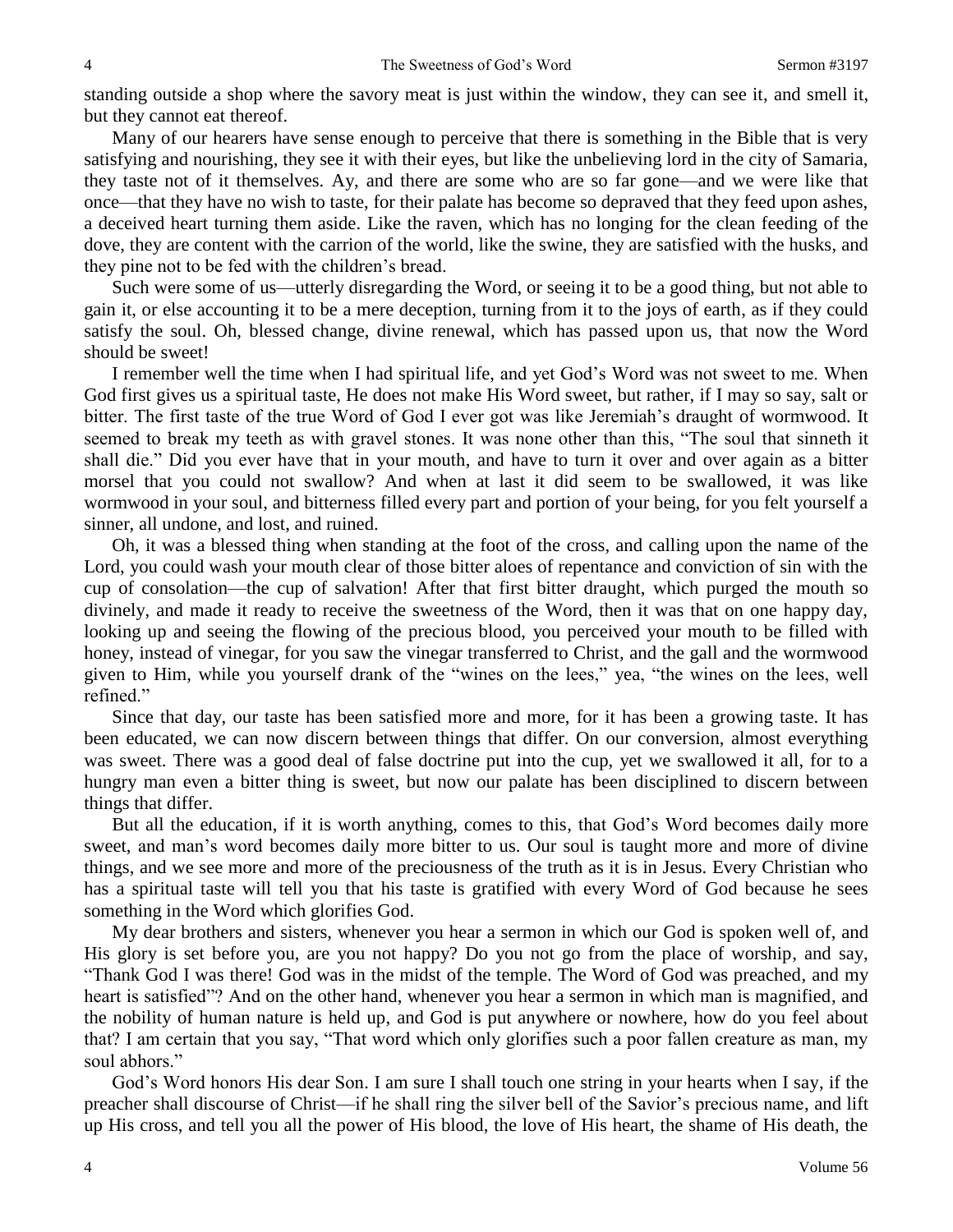glory of His resurrection, the prevalence of His plea before the throne, and the certainty of His ultimate victory over all His foes, your lips will seem as though you had some dainty on your palate, and you will go home, and say—

> *"The King Himself came near To feast His saints today."*

How oft, before you have left the place, have you been willing to sing with Watts—

# *"My willing soul would stay In such a frame as this!"*

But suppose you listen to a sermon in which Jesus Christ is not glorified—doubts thrown upon His deity—insinuations made about the power of His blood—the substitutionary sacrifice twisted into a misty problem—whether an atonement or not an atonement, you could not tell—how do you feel then? Why, anything which touches Christ touches the apple of your eye.

You say to the preacher, "Your oratory may be ever so fine, but I cannot eat at your table. You may lay silver knives and forks, and spread many a precious thing before me, but your meat is poison. I cannot feed if you do not glorify Christ." O Lord, this is the reason why Your Word is so sweet to the palate of Your children, it glorifies Your dear Son, and they delight to see Him honored among the sons of men!

God's Word is sweet too, when it proves the presence and discovers the influence of the Holy Spirit. If you hear a sermon in which the Spirit is worshipped and glory is given to Him as one Person in the blessed Trinity, the Word is then sweet to your taste. It is a mark of the child of God that he reverences and esteems that Spirit by whom he is sanctified. If the preaching is never about the Spirit of God—if He is systematically ignored till we can almost say, "We knew not even whether there was a Holy Ghost"—I do not wonder that barrenness and leanness should come into the souls of those who frequent such a ministry.

The Word of God is communicated by the Holy Spirit, and by the same Spirit it must be ministered to us. Even after His resurrection, it was through the Holy Ghost that Christ gave commandments unto His apostles. As it was given, so it must be received, not in words only, but in power and demonstration of the Spirit, and so shall it be sweet unto your taste.

Moreover, God's Word is always pure and holy. It is shocking if there be ought in the preaching that tends to make light of sin. Whenever I read a theological treatise, I can tell it is unsound if it trifles with the guilt of sin, the claims of justice, or the supremacy of the divine law. Under the pretence of magnifying grace, some will dare to say that such and such a sin is not what it is thought to be, or not so heinous in God's people as it would be in others. They speak of sin in God's people as if it were only a spot, instead of a mortal disease.

Oh, we have known some use expressions in the pulpit not only flippant and vulgar, but verging on the impure! That is enough to make the child of God feel like a sensitive plant when it is touched—he shrivels up. You never find anything like that in God's Word. There are some things in our common version which do not suit the common ear, and should not be there, because they are not necessary to a faithful rendering of the original, but there is nothing that will ever touch the delicacy of the child of God. The pure in heart can say, "'How sweet is thy word to my taste,' because there is nothing there that can shock my sanctified judgment, or lead me to find fault with it because of its dealing triflingly with sin."

The Word of God will always be sweet to the Christian because it so completely quickens him to every good thing when it comes in contact with him. I am sure, brethren, when you hear the Word of God faithfully preached, or read it with devout appreciation, you rise up like giants refreshed with new wine. What would we do if it were not for the quickening which this Book sometimes gives us? I must confess that I sometimes seem to spring up, as from a bed of sloth, quickened and filled with more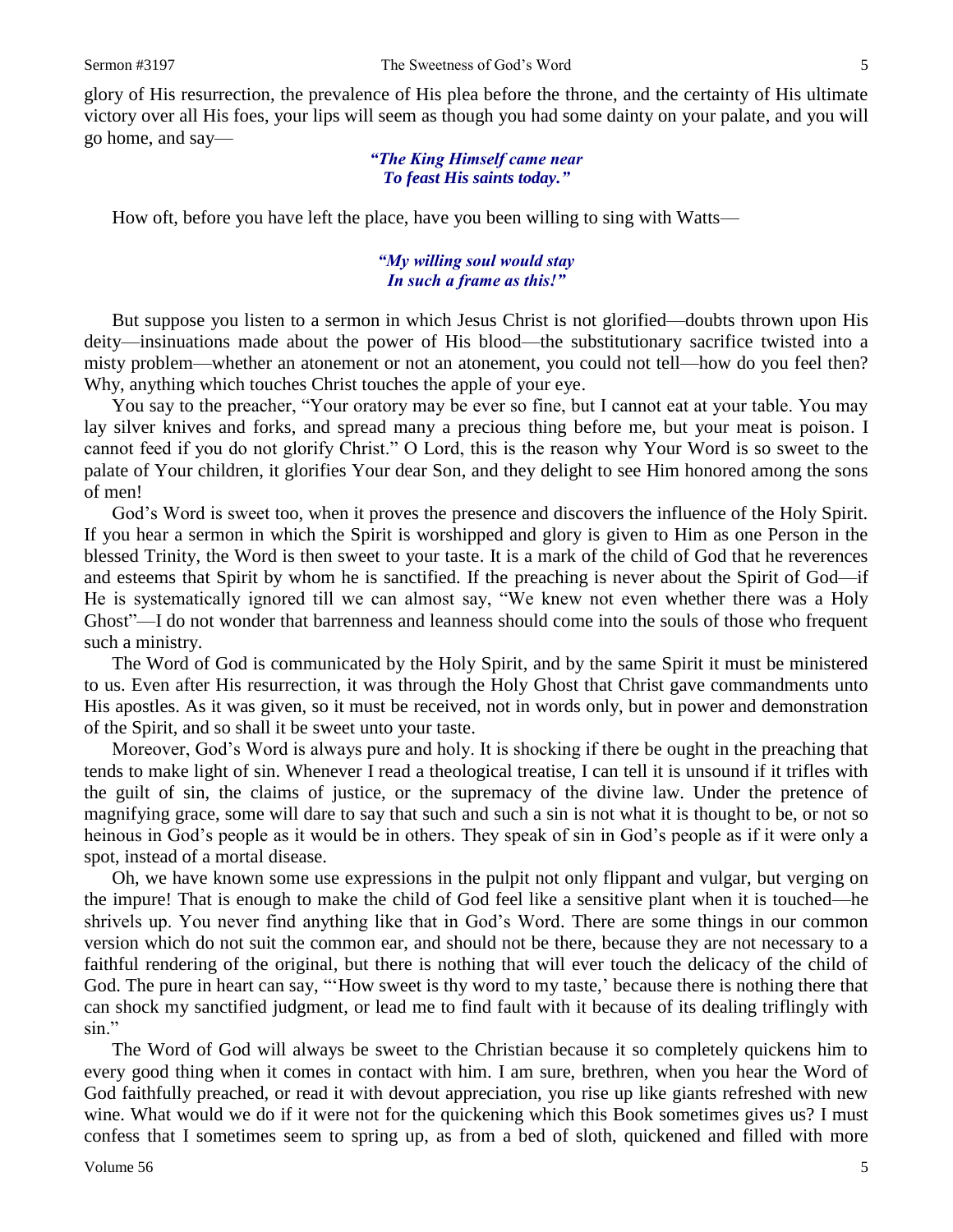energy than ever I had before, when I have been touched with a single promise, or the power of a single precept. I have heard of the dead member of an animal—perhaps the dead foot of a frog—being touched with the galvanic wire of the battery, and as soon as the galvanism flows into it, the limb has been animated by the energy.

Now, we do not receive a galvanic energy from the Word of God, but we get real life from it, by which we, whose souls seem to be dead, suddenly start up with a divine power. To be lethargic in heavenly things must always be unpleasant to the Christian. That which makes a man serve God with the fullest liberty and the greatest excellence, is being quickened with the Word of God, therefore the Word of God must be always sweet to his taste.

## **III.** And now, thirdly, see here THE SWEETNESS EXTOLLED.

David does not tell us how sweet God's Words are. He gives us a note of exclamation, the word *"How!"* and there he leaves it, as though he had tried to fathom the depth in vain, and could only say, like the apostle, "O, the depth!" "How sweet are thy words unto my taste!" He tried, however, to give us some gauge when he gave us a comparison, "Yea, sweeter than honey to my mouth," and that shall be the keynote which I will try to strike. Why is this Word of God to us sweeter than honey?

Honey is reputed to be the sweetest of all earthly things, yet you will discover that the Word of God is sweeter than that. Let me speak experientially. It is a happy thing to be successful in the work of God, and to win souls, I do think that is the sweetest of all earthly enjoyments. I have sometimes seen twenty or thirty persons in a day, most of whom have found peace under my own ministry.

Well, that is sweet, isn't it? But I am distinctly aware that the Word of God is sweeter, for when I have felt happy over my success, I have felt happier by far over some precious promise or some delightful doctrine of inspiration. I have thought I heard the Master say to me, when I had brought souls to Him, what He said to the disciples when they worked miracles, "Rejoice not in this; but rather rejoice, because your names are written in heaven." The thought of my election, or of my redemption, or of the glory of Christ, or of the faithfulness of God, has been distinctly sweeter than the former sweetness which I had.

There are things in the world that are very white. Some good housewives have made the linen look so delicately white that they have supposed that nothing could be whiter, and then there has come a fall of snow, and in contrast, the fairest and whitest damask has seemed dark.

So, the joy of winning souls, the joy of domestic love, the joy of having served God, has been like the damask of the housewife, but get a promise of God's Word, and in comparison that will be like the snow which is whiter still. All the sweetness you can get from earthly joy will be exceeded by the sweetness of an applied promise from the Word of God. It is "sweeter than honey."

The Word is sweeter than honey because it will sweeten every kind of bitter, and there are many sorts of bitter which honey will not take out of your mouth. You may feel the honey striving with the bitter, and the effect will be a singular combination of flavor more horrible than the bitter itself. It is never so with God's Word. Let a man have his mouth full of bitter poverty, or the more bitter draught of scandal and contempt, ah, let his mouth be full of the last bitter draught of death, and if he gets the Words of God sent home to his soul, death itself shall be swallowed up in victory.

In the pleasure he shall lose the smart, in the divine words of God to his spirit he shall scarcely know that there is such a thing as pain or grief, or even death, for all these things shall be gain to him when his faith gets full hold upon the oath and covenant of the ever-living God.

It is sweeter than honey, because God's truth never cloys. You cannot eat much honey. If you want to like it, only eat a little of it, but if you eat much, you will soon come to think, 'What a weariness it is!" It cloys upon the palate, not so God's Word. You may suck as you will, but you shall never have too much out of the breast of Scripture. Here you can come and drop your bucket every morning and night, but you shall never draw too much from this well, whose cool depths supply an ever-crystal stream.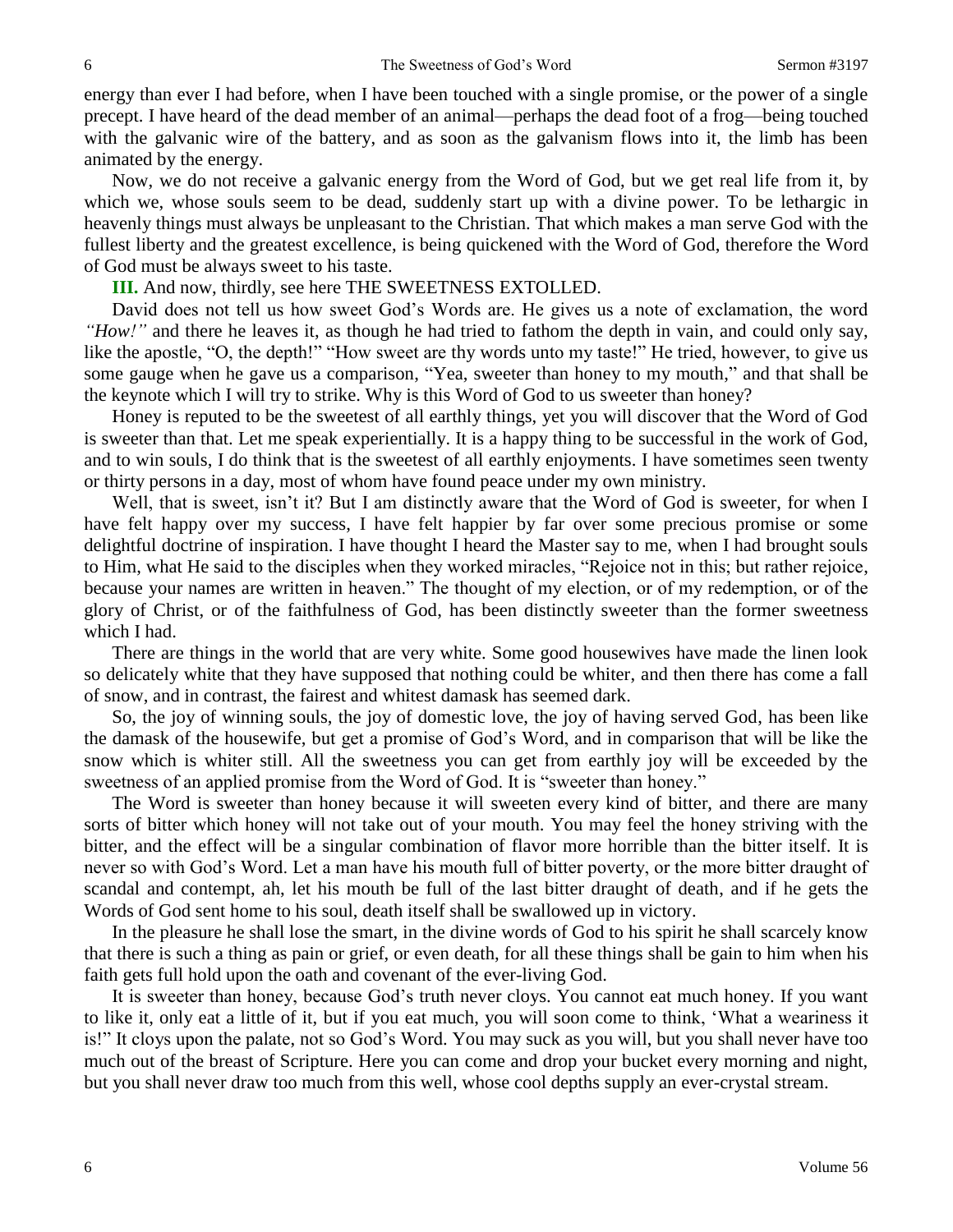It fell to this lot of one of our missionaries, in translating the Word of God into a very difficult language, to have to read one passage over a hundred times—a very laborious process, if anything would exhaust the sweetness of the Word, but he said that after the hundredth time, he began to understand it. He felt then as if he was just beginning to read it. This is a pasture where the grass grows the faster the more the sheep eat of it. This is a mine where the gold increases the deeper your researches become. You may keep on eating of the Word year after year, but still you will never get tired of it.

I suppose the most of us would not like to have the same thing for dinner every day, and if we are confined to one form of diet, we get weary of it. There are some of you who knew the Lord when you were eleven or twelve, and some at fifteen or twenty, and I perceive that years have passed over your heads till you have got to be fifty or sixty, but do you want a new Gospel now? Would you like to have another form of doctrine, another system of theology, another cross to trust to, or something in lieu of the atonement by the precious blood? "Oh, no," I think I hear you say, "the longer we live, the more we are fastened to the old faith, the deeper we study, the heavier our trials, the faster we cleave to Christ.

> *"'Should all the forms that men devise Assault my faith with treacherous art, I'd call them vanity and lies, And bind the Gospel to my heart.'"*

And verily, the Word of God puts the mouth in taste. Some things are sweet in the mouth if the mouth is sweet, but if the palate be out of taste, you cannot get the flavor of them. But the Word of God cleans the mouth for you, and though a man of God may find himself as much out of sorts as he can be, if he wants to get his mouth in proper order for feasting on the Word of God, he need not go anywhere else but to the Word itself.

The idea of preparing ourselves for Christ is not a Gospel idea. The idea of preparing our minds for the Gospel by thinking about something else always seems to me unnatural. If your minds are inactive, go and read a good stirring part of God's Word, and that will prepare you for another part, for the Word will act first as a tonic to give an appetite, and will afterwards be a food upon which that appetite can be satisfied.

Yet honey, with all its sweetness, may be forgotten, but the Word of God, if we once know its sweetness, will abide with us forever. Let your child eat honey to its heart's content, yet the flavor of it will not be in his mouth in a week's time. So too, have some of us retained the flavor of the honey we got fifteen years ago.

"Ah," says David, "I will remember thee from the land of Jordan, and of the Hermonites, from the hill Mizar." I do not know how many years that was, but some of us can remember times of communion and refreshing from the presence of the Lord ten, fifteen, or perhaps, forty years ago. When Christ spread His flavor upon your soul, no sweetness was so sweet, and you have the sense of it now. You like to talk of those seasons of delight, and you think—

> *"Did Jesus once upon me shine? Then Jesus is forever mine!"*

Thus you get back the sweetness of the honey, and the recollection of what you once knew of it.

I gather, from what I know of God's Word, that all we know of it is very little. When we get to heaven, I imagine it will be among our surprises to find what fools we are. When young men go to college, they think they know a great deal, and after the first year, they think they don't know as much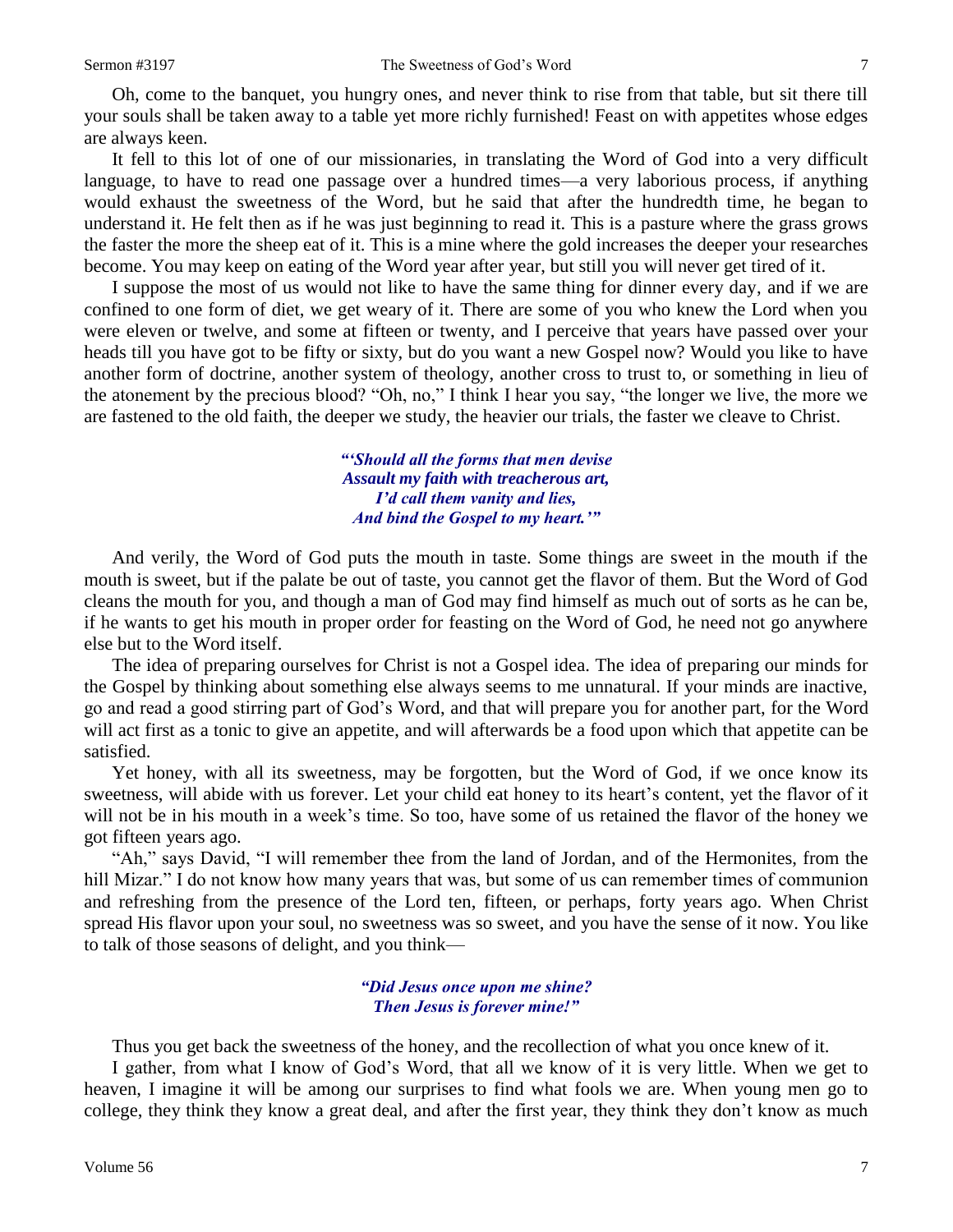as they did. I recollect hearing my grandfather say that, in the second year he was at college, he thought he was a fool, and in the third year he knew he was, and then the tutor thought he might go out.

That is one of the things that we shall find out in heaven—"Oh, what a fool I was! I thought I knew everything." Those of us who preach to others will be of the same mind as Rutherford, who says that the poorest child who has once passed the veil, and come into the immortal state, knows more of heavenly things than the most learned divine who has lived for sixty years to teach others the way of salvation.

What we get in the wilderness is only just one bunch from Eshcol, we have not come into the valley where all the clusters grow. They have got us a little balm, and a little oil, and a few almonds from the land, but the land itself flows with milk and honey. "Since we have tasted of the grapes," we sometimes long to go—

## *"Where our dear Lord the vineyard keeps, And all the clusters grow."*

But it is amazing how little we know about it—how little sweetness we ever enjoy, and yet, little as it is, it is so sweet that it makes us hold up our hands, and say with amazement, "How sweet are thy words unto my taste! yea, sweeter than honey to my mouth!"

Hereby our growth in grace may be ascertained. Is God's Word very sweet to me this day? Is it like honey to my mouth? Very many of God's children cannot say this. They can say it as a general rule, but not, perhaps, at the very moment of their present experience. It is a pretty sure sign of growth in spiritual life if God's Word be more sweet to us than it used to be. The sweetness of some parts of God's Word we can only know by being placed in circumstances where we shall understand the application of such and such a promise to our case.

The man who never has any sickness—who has no losses in business—whose course is always one even stream, cannot, I am sure, understand some of the promises that are especially meant for the tried people of God. You cannot see the stars in the daytime, but I am told that if you went down a well, even in the daytime, you could see them from there. God often takes His people down the well of affliction, and then they can see the stars of the promises.

Some of the promises are written in sympathetic ink, and if you hold the parchment up to the fire of affliction, they will become visible, but till then, the page will be as if they were never written there at all. Now, take this promise, "When thou walkest through the fire, thou shalt not be burned; neither shall the flame kindle upon you." Why, you who never went through fires and flames can never know the meaning of that promise. "I will never leave you, nor forsake you," has often brought comfort to the tried and the persecuted. And the man that has been brought low in pecuniary matters, how often has he fed upon this promise, "Bread shall be given him; his waters shall be sure: his place of defense shall be the munitions of rocks."

If you were never slandered, you never drank wine out of this bottle, "No weapon that is formed against thee shall prosper; and every tongue that shall rise against thee in judgment thou shalt condemn." I am sure, if you feel the sweetness of God's Word, the secret of it is that you have experienced something or other of trial, without or within, which has distinctly brought to your soul the sweetness which otherwise you could not have known.

That experience which does not make you prize God's Word is good for nothing. A great deal of the experience of a Christian is not Christian experience. He experiences it as a sinner and an offender against God. But that which is Christian experience always has this for its result—that it leads to a deeper prizing of the Word of God, and a higher estimate of the preciousness of it. If you now have a very keen sense of the sweetness of God's Word, you have grown in confidence.

Were anybody to say to me, "Honey is not sweet," I should not be very clear about it, perhaps. I could not argue upon the subject, but supposing there were a dish of honey here, and I just took a spoonful of it, I should say, "Tell me that honey is not sweet? Why, my dear man, I have got some in my mouth." I should scorn to argue upon it because I had the honey still in my mouth as an internal